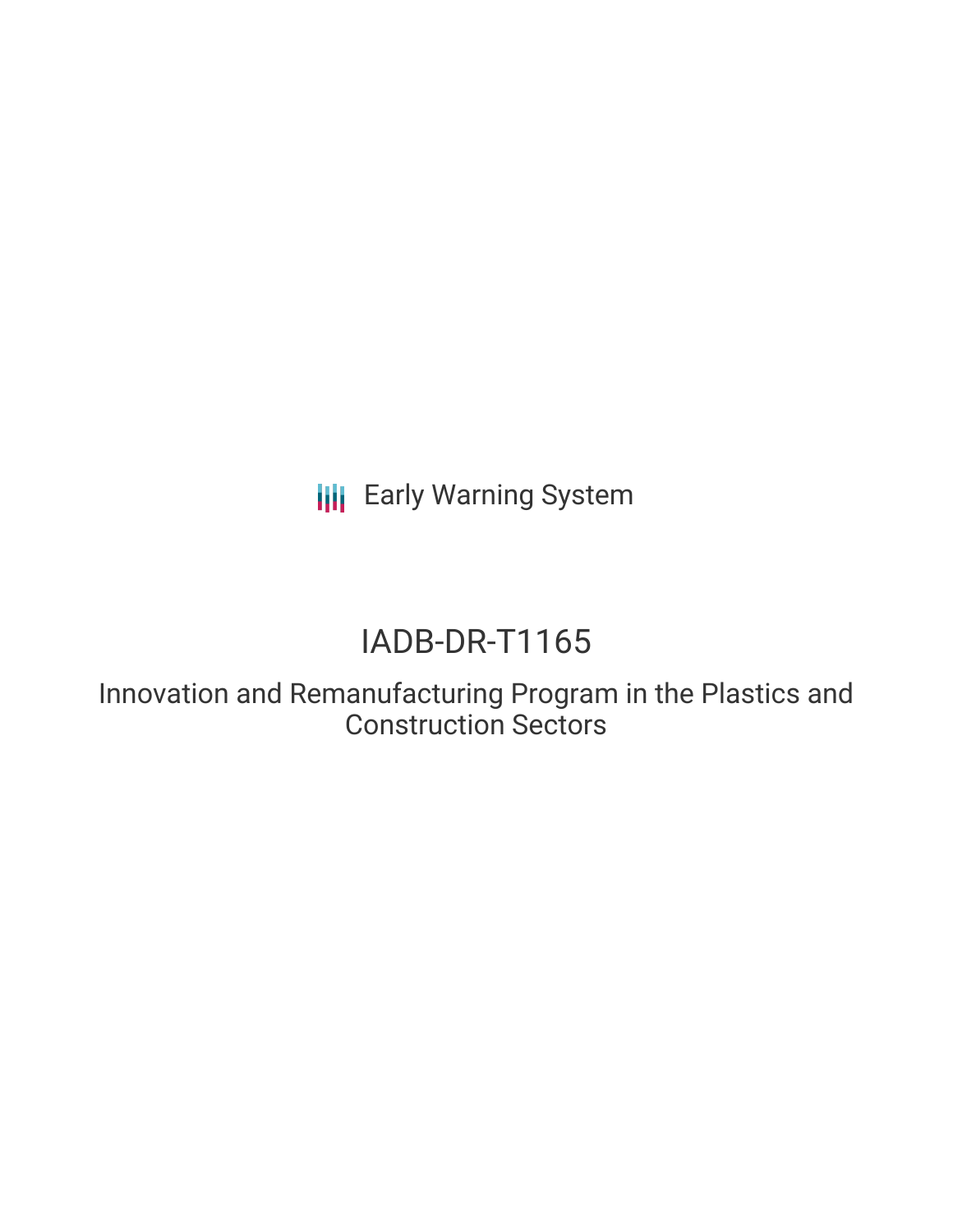

### **Quick Facts**

| <b>Countries</b>               | Dominican Republic                        |
|--------------------------------|-------------------------------------------|
| <b>Financial Institutions</b>  | Inter-American Development Bank (IADB)    |
| <b>Status</b>                  | Approved                                  |
| <b>Bank Risk Rating</b>        | С                                         |
| <b>Voting Date</b>             | 2017-12-13                                |
| <b>Borrower</b>                | Dominican Republic                        |
| <b>Sectors</b>                 | Industry and Trade, Technical Cooperation |
| <b>Investment Type(s)</b>      | Grant                                     |
| <b>Investment Amount (USD)</b> | $$1.18$ million                           |
| <b>Project Cost (USD)</b>      | \$2.39 million                            |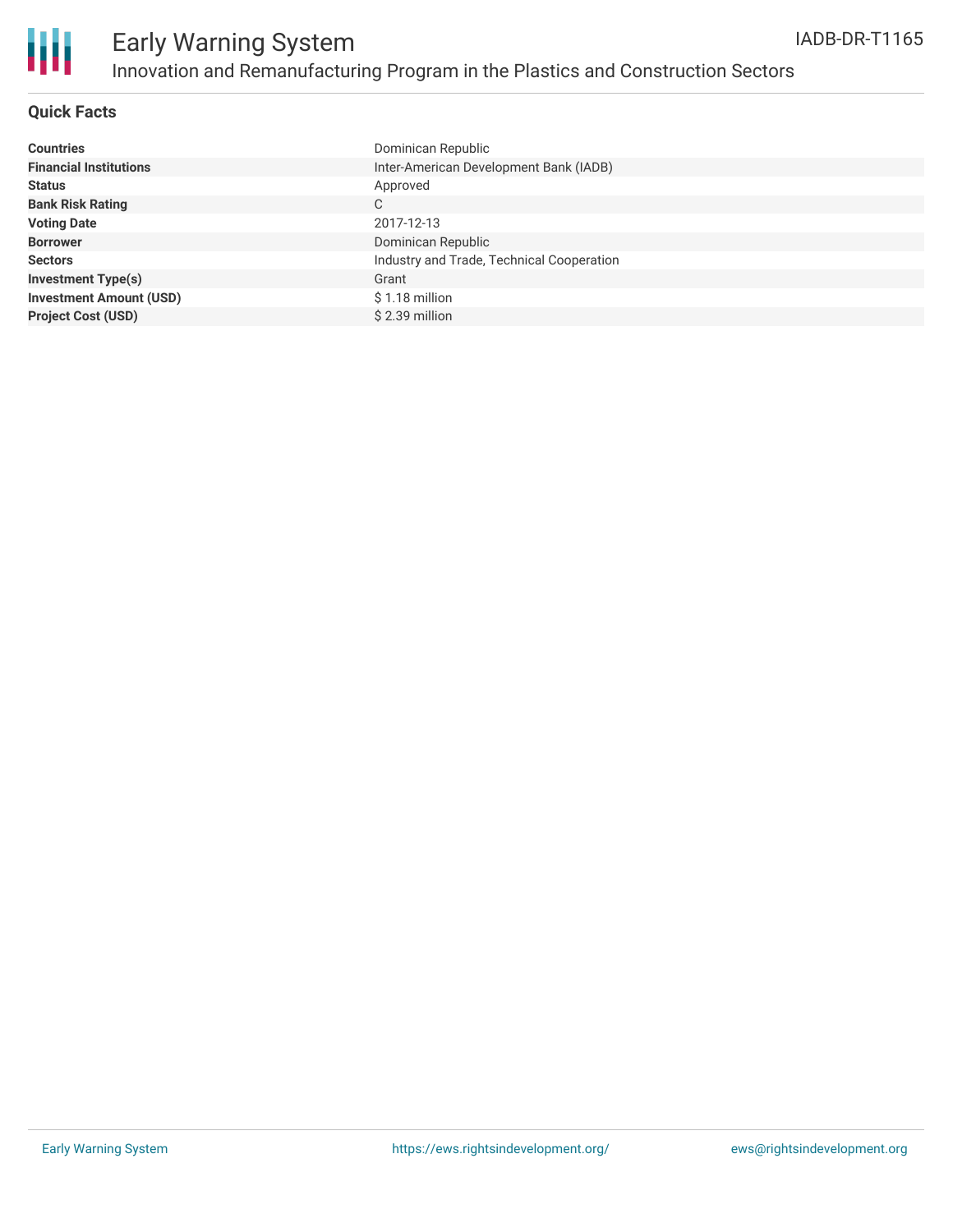

## Early Warning System Innovation and Remanufacturing Program in the Plastics and Construction Sectors

#### **Project Description**

From the IDB: "The objective is to reduce waste generated in the plastic and construction industry in the transformation processes, by the best use of resources and re-manufacturing within a logic of circular economy"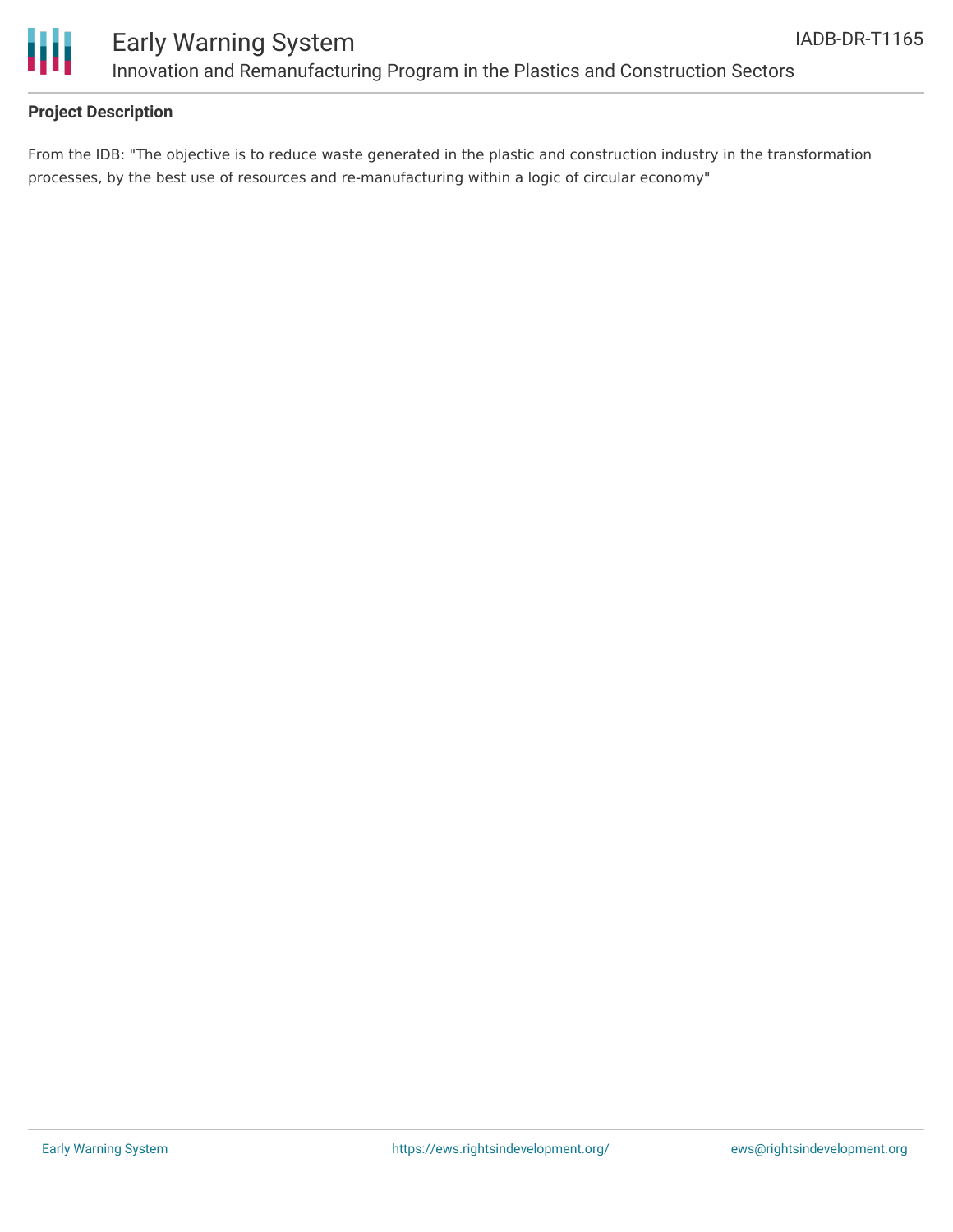

## Early Warning System Innovation and Remanufacturing Program in the Plastics and Construction Sectors

#### **Investment Description**

• Inter-American Development Bank (IADB)

Financed through the MIF-Small Enterprise Dev. Facility